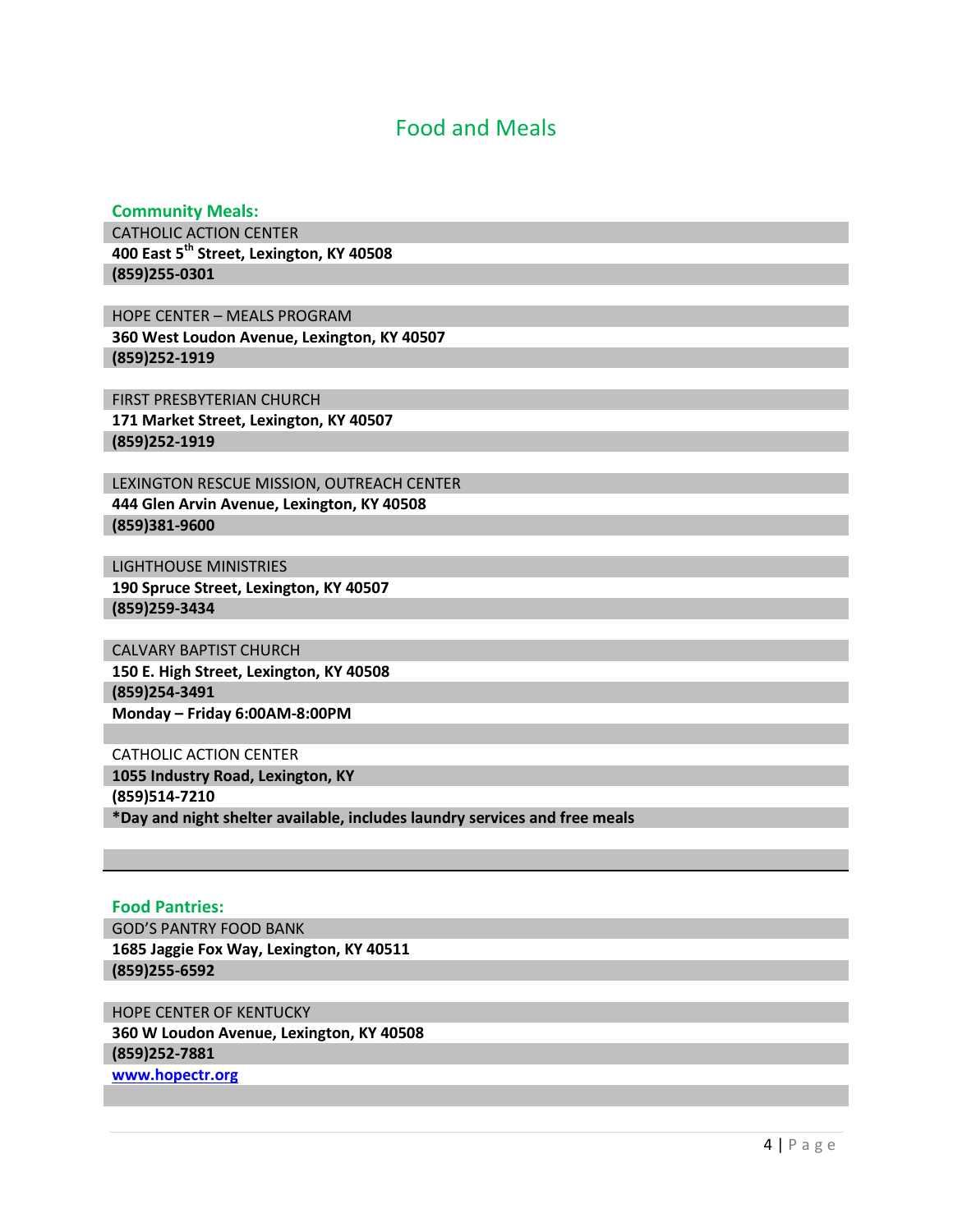### SALVATION ARMY **736 West Main Street, Lexington, KY 40508 (859)252-7706 www.salvationarmy-lex.org**

COMMUNITY ACTION COUNCIL **913 Georgetown Street, Lexington, KY 40511 (859)233-4600**

**www.commaction.org**

# Housing and Shelter

#### **Shelters:**

THE COMMUNITY INN **824 Winchester Road, Lexington, KY 40505 www.godsnet.info/thecommunityinn.html Open nightly 7:00PM-8:00AM**

CATHOLIC ACTION CENTER – DAY SHELTER **400 E. 5th Street, Lexington, KY www.godsnet.info/catholicactioncenter.htm Open daily 8:00AM-7:00PM**

THE LIGHTHOUSE MINISTRIES, INC – NEHEMIAH HOUSE **185 Elm Tree Lane, Lexington, KY 40507 (859)259-3434 www.thelighthouseministries.org**

**Low Income Housing:** PUBLIC HOUSING AUTHORITY **300 West New Circle Road, Lexington, KY 40505 (859)281-5060 www.lexha.org**

REACH HOME PROGRAM **733 Red Mile Road, Lexington, KY 40505 (859)455-8057 www.reachky.com**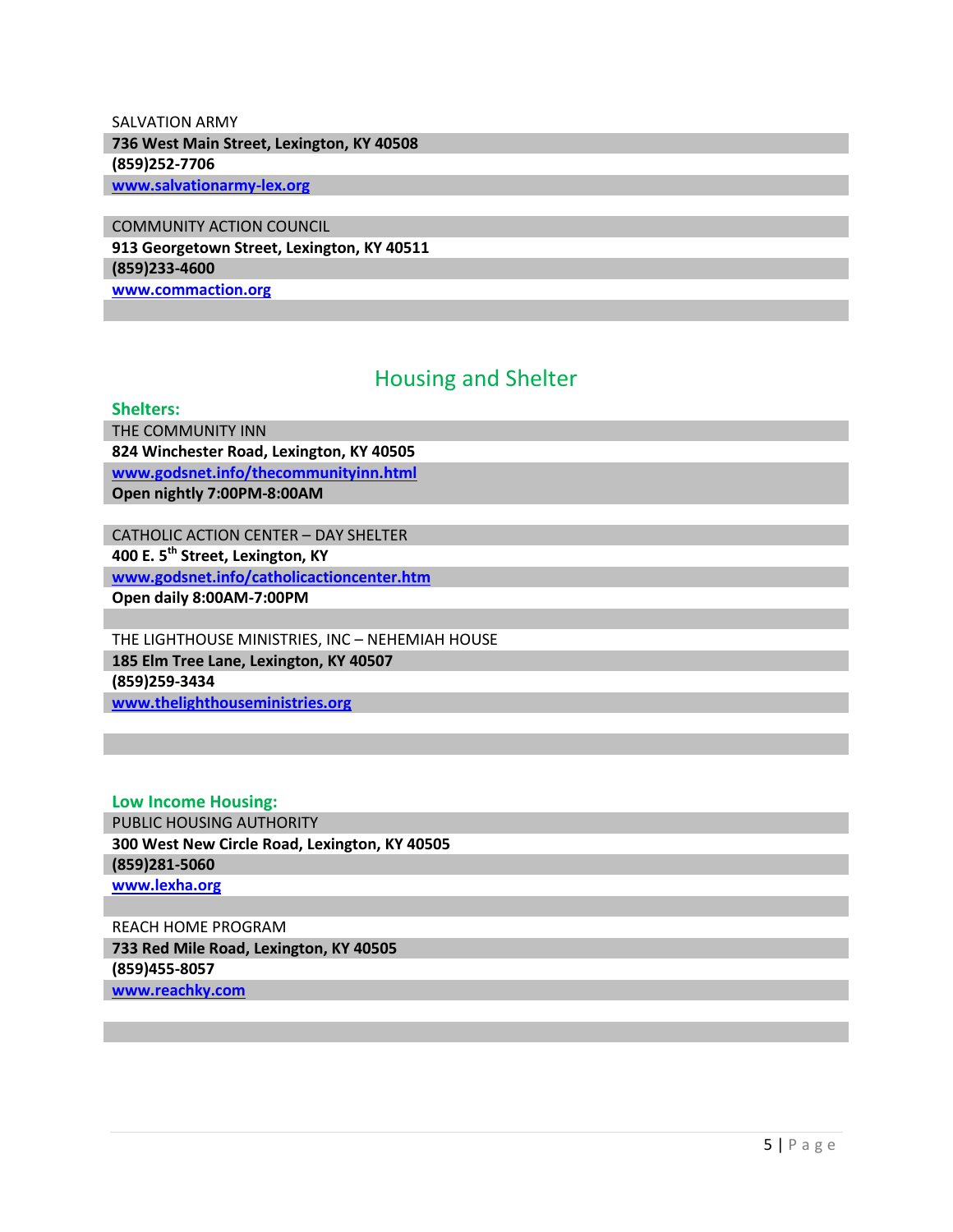#### **Housing Assistance/Rental Assistance:**

ADULT & TENANT SERVICES-HOUSING COUNSELING

**1055 Industry Road, Lexington, KY 40505**

**(859)258-3810**

**Landlord/Tenant Assistance**

COMMUNITY ACTION COUNCIL-HOUSING PROGRAMS (KY HEARTH)

**710 W. High Street, Lexington, KY 40509 (859)233-4600**

CATHOLIC CHARITIES – BRIDGING THE GAP PROGRAM **1310 West Main Street, Lexington, KY 40508 (859)253-3339**

LEXINGTON RESCUE MISSION – HOMELESS PREVENTION **444 Glen Arvin, Lexington, KY 40508 (859)381-9600**

LEXINGTON FAIR HOUSING COUNCIL **207 East Reynolds Road, Suite 130, Lexington, KY 40517 (859)971-8067 Consumer Complaints, Landlord/Tenant Assistance**

# Materials, Goods & Personal Items

#### **Furniture:**

RESTORE – LEXINGTON HABITAT FOR HUMANITY **817 Winchester Road, Suite 120, Lexington, KY 40505 (859) 252-2224 restore@lexhabitat.org**

**Clothing and Personal Items:**

CATHOLIC ACTION CENTER **400 East 5th Street, Lexington, KY 40505 (859)255-0301**

GOD'S CLOSET **PO Box 34001, Lexington, KY 40508 (859)533-1945 infor@godscloset.org**

GOD'S QUARTERS & GARMENTS **614 East 7th Street, Lexington, KY 40508 (859)514-7210**

THRIFT STORE **720 Bryan Avenue, Lexington, KY 40505**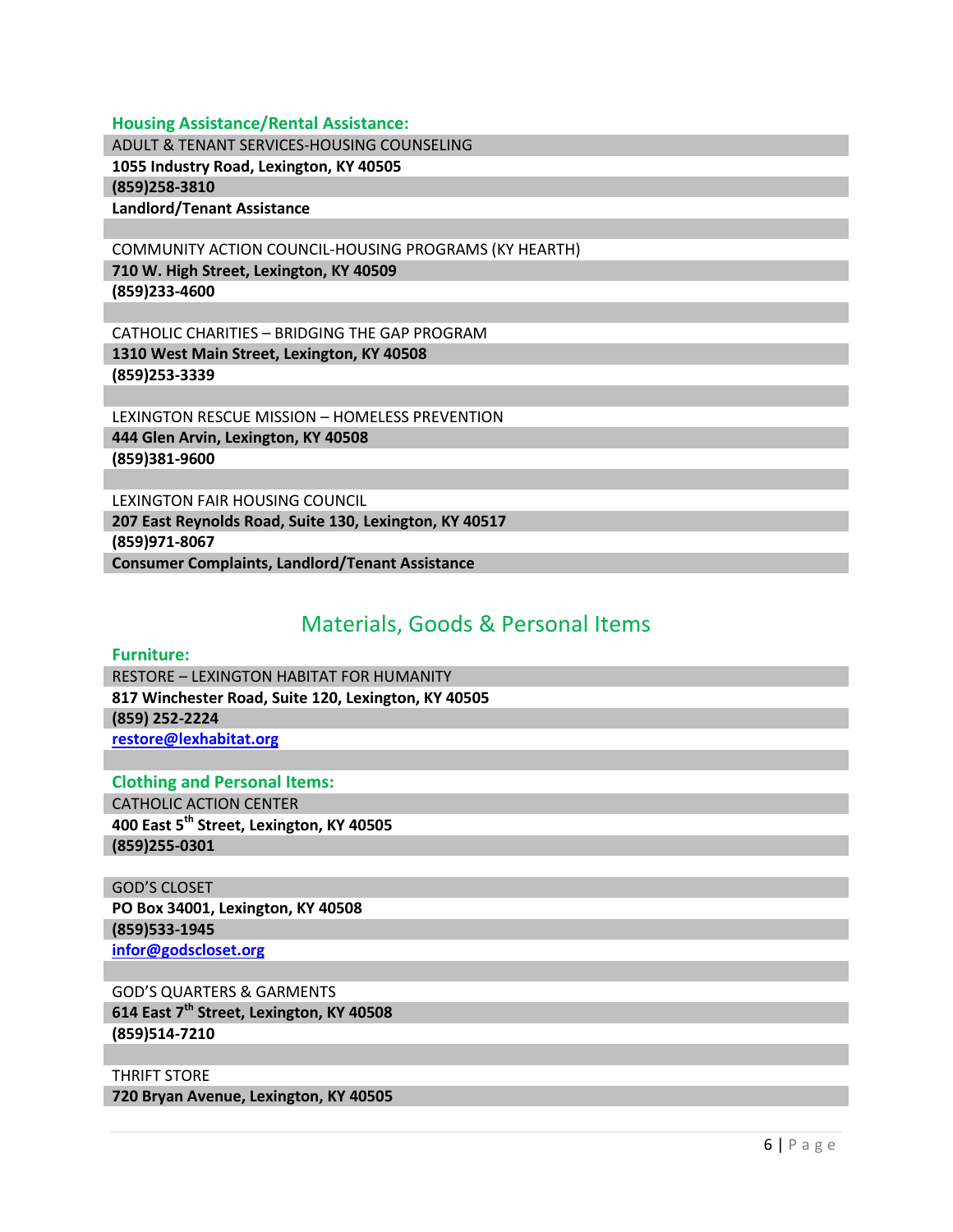#### **487 East New Circle Road, Lexington, KY 40505 10:00AM – 6:30PM Monday – Saturday**

THE NEST

**530 N. Limestone Lexington, KY 40507 (859)259-1974 www.thenestlexington.com**

HERITAGE BAPTIST CHURCH **155 North Ashland Avenue, Lexington, KY 40502 (859)312-3873**

NEW CIRCLE CROSSINGS DONATION AND RETAIL CENTER **130 West New Circle Road, Suite 110, Lexington, KY 40505 (859)277-3661**

SALVATION ARMY **736 West Main Street, Lexington, KY 40508 (859)252-7706**

MEADOWTHORPE GOODWILL THRIFT STORE **1441 Leestown Road, Lexington, KY 40511 (859)233-0222**

# Transportation

### **Bus Vouchers:**

MAXWELL STREET PRESBYTERIAN EMERGENCY ASSISTANCE **180 East Maxwell Street, Lexington, KY 40508 (859)233-0723 \*bus vouchers, clothing, rent/utility assistance Tuesday and Wednesday 10:30AM – 1:30PM**

LEXINGTON SENIOR CENTER **195 Life Lane, Lexington, KY (859)278-6072**

### **Public Transportation:**

LEXTRAN **220 E Vine Street, Lexington, KY (859)253-4636 200 W Loudon Avenue, Lexington, KY (859)255-7756 www.lextran.com**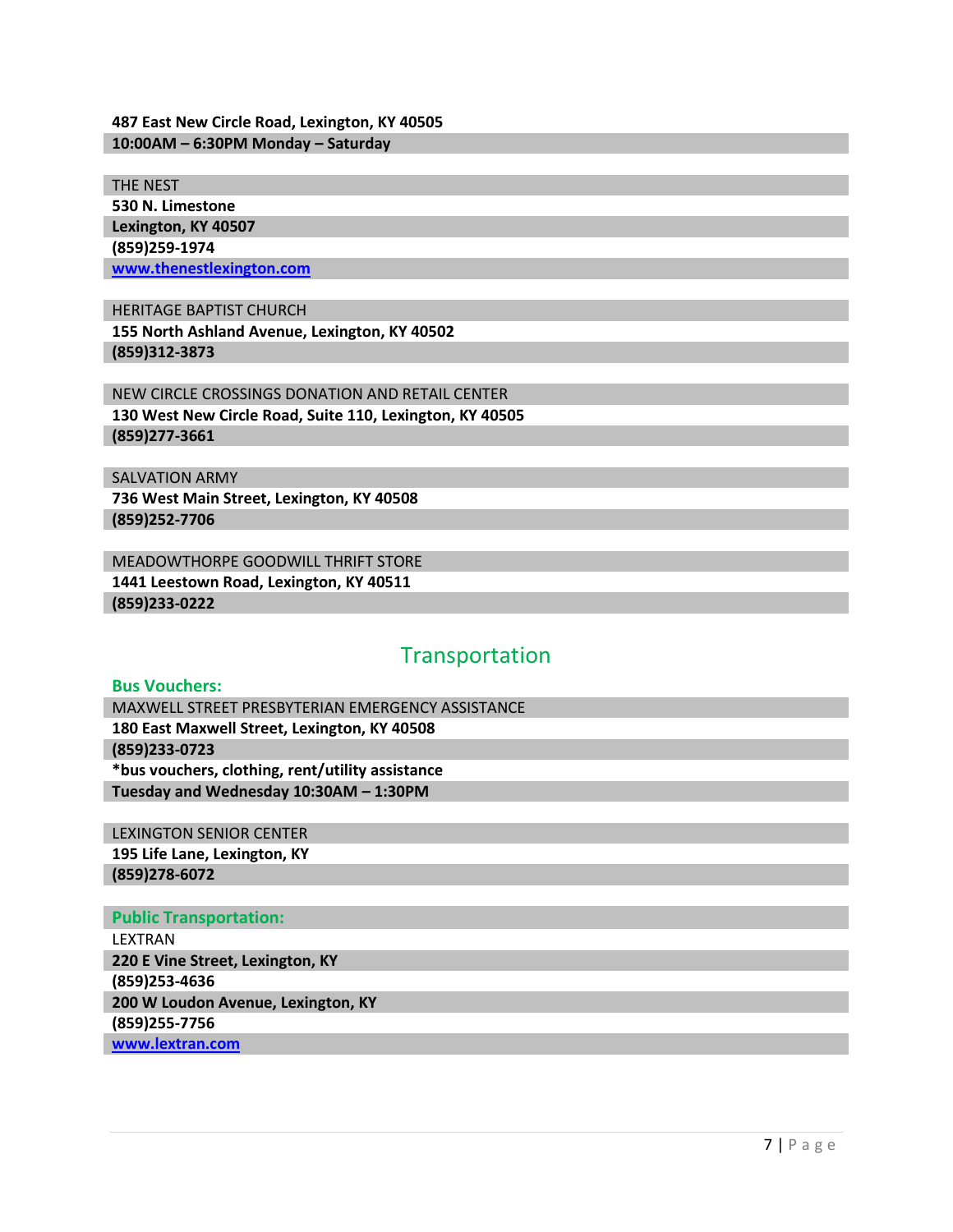**Non Emergency Medical Transportation:**

FEDERATED TRANSPORTATION SERVICES OF THE BLUEGRASS

**1713 Jaggie Fox Way, Lexington, KY 40511 (859)258-2722**

HOME INSTEAD SENIOR CARE

**207 East Reynolds Rd, Suite 150, Lexington, KY 40517 (859)474-2572**

LET US DO THAT, LLC **729 Old Dobbin Road, Lexington, KY 40502 (859)219-9207**

## Utilities

### **Electric and/or Gas and/or Water Bill Assistance:**

ADULT AND TENANT SERVICES – EMERGENCY ASSISTANCE

**1055 Industry Road, Lexington, KY 40505**

**(859)258-3810**

**\*This assistance is in the form of an interest-free loan that applicants agree to repay in small amounts each month. To be eligible, clients must have lived in Fayette County for 30 days or more, have a temporary and complete disruption in income, have utilized all personal resources and have a verifiable income pending.**

CATHOLIC CHARITIES – BRIDGING THE GAP PROGRAM

**1310 West Main Street, Lexington, KY 40508**

**(859)253-3339**

**\*electric, gas, water, heating fuel and housing payment assistance. Referrals for food, household items, diapers and toiletries are also provided.**

**Copy of bill has to be presented.**

CHRISTIANS IN COMMUNITY SERVICE – FINANCIAL ASSISTANCE

**229 Barrow Road, Lexington, KY 40502 (859)269-6772**

LEXINGTON RESCUE MISSION – HOMELESS PREVENTION

**444 Glen Arvin, Lexington, KY 40508**

**(859)381-9600**

**\*must have some income from employment or SSI in order to be eligible**

MAXWELL STREET PRESBYTERIAN EMERGENCY ASSISTANCE

**180 East Maxwell Street, Lexington, KY 40508**

**(859)233-0723**

**\*rent/utility assistance, bus vouchers, clothing and person hygiene assistance**